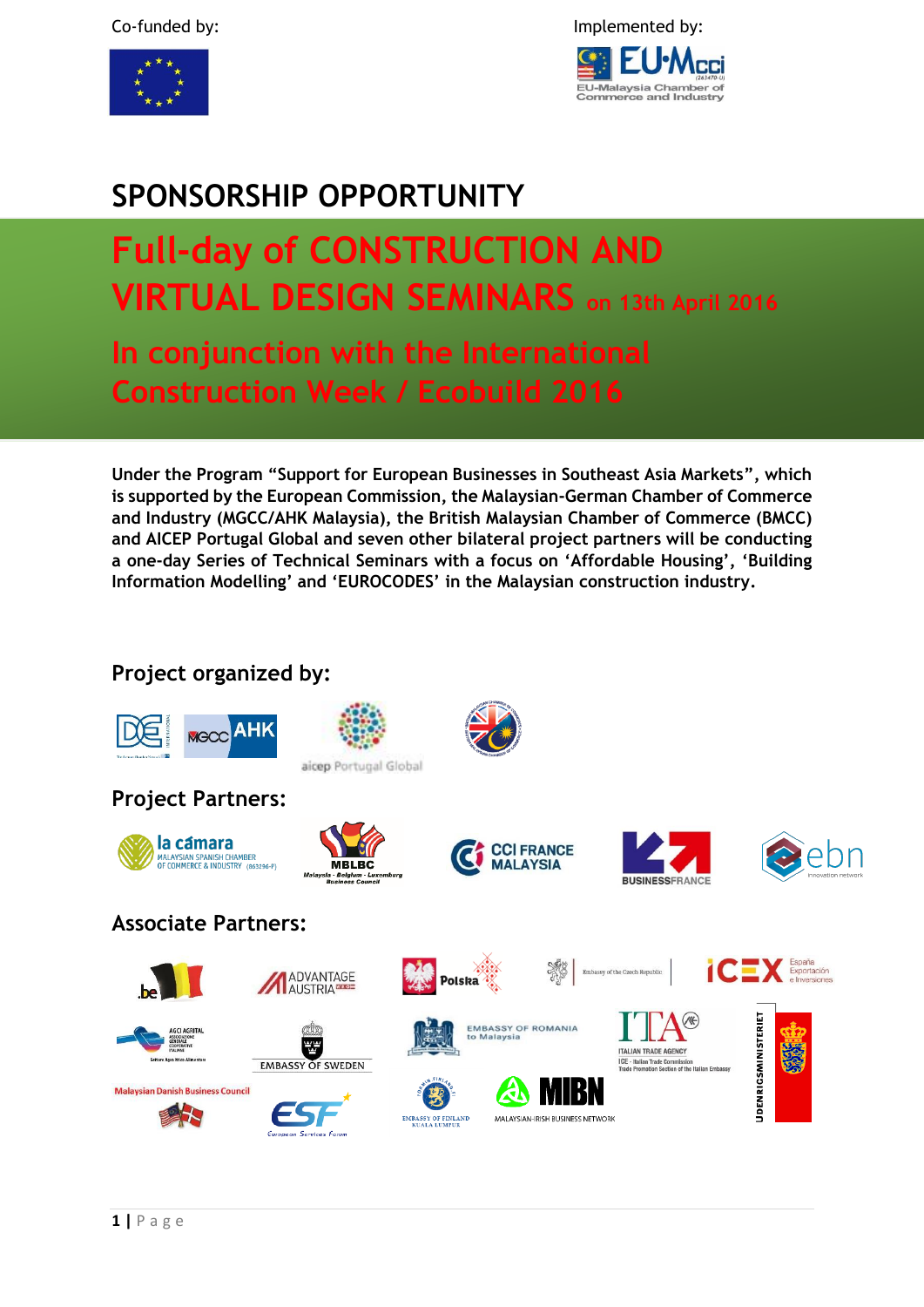

## **CONSTRUCTION AND VIRTUAL DESIGN SEMINARS By European Service Provider**

In conjunction with the International Construction Week/ Ecobuild, 11<sup>th</sup> -15<sup>th</sup> April 2016

## Date: 13th April 2016 Time: 10.30am - 3.45 pm Venue: Hospitality Lounge @ KLCC Convention Centre

### Learn about latest trends and developments in the following fields:

- Quality, Safety, Professionalism
- Internationalization
- Productivity
- **Environmental Sustainability**

Register now for one of 50 seats!  $P$ articipation  $\approx$ Free of Charge

#### What we offer:

- Four (4) 45' Technical Seminars  $\overline{a}$ free of charge
- Learn the best practices from experts of EU-based companies in the construction and engineering industry

| <b>Time</b> | Program                                      |
|-------------|----------------------------------------------|
| $10.15$ am  | Arrival and Registration of Guests /         |
|             | <b>Morning Coffee</b>                        |
| 10.30am     | <b>Opening Remarks</b>                       |
| 11.00am     | <b>Building Information Modelling</b>        |
|             | Ir. Ronan Collins, Managing Director,        |
|             | InteliBuild Technyx Asia Ltd                 |
| 12.00am     | <b>From British Norms to Eurocodes</b>       |
|             | Mr. Evan Ho, Regional Manager, Tony          |
|             | Gee and Partners Sdn Bhd                     |
| 12.45pm     | - LUNCH BREAK -                              |
| 2.00pm      | <b>Affordable Housing Materials</b>          |
|             | Mr. B. Veeralakshmanan, Head of              |
|             | <b>Inclusive Business, Sustainability</b>    |
|             | <b>Covestro Thailand</b>                     |
| 3.00pm      | <b>Quality, Safety &amp; Professionalism</b> |
|             | Mr. Rainer Klima, Head of Technology         |
|             | PERI Malaysia                                |
| 3.45pm      | $-$ END $-$                                  |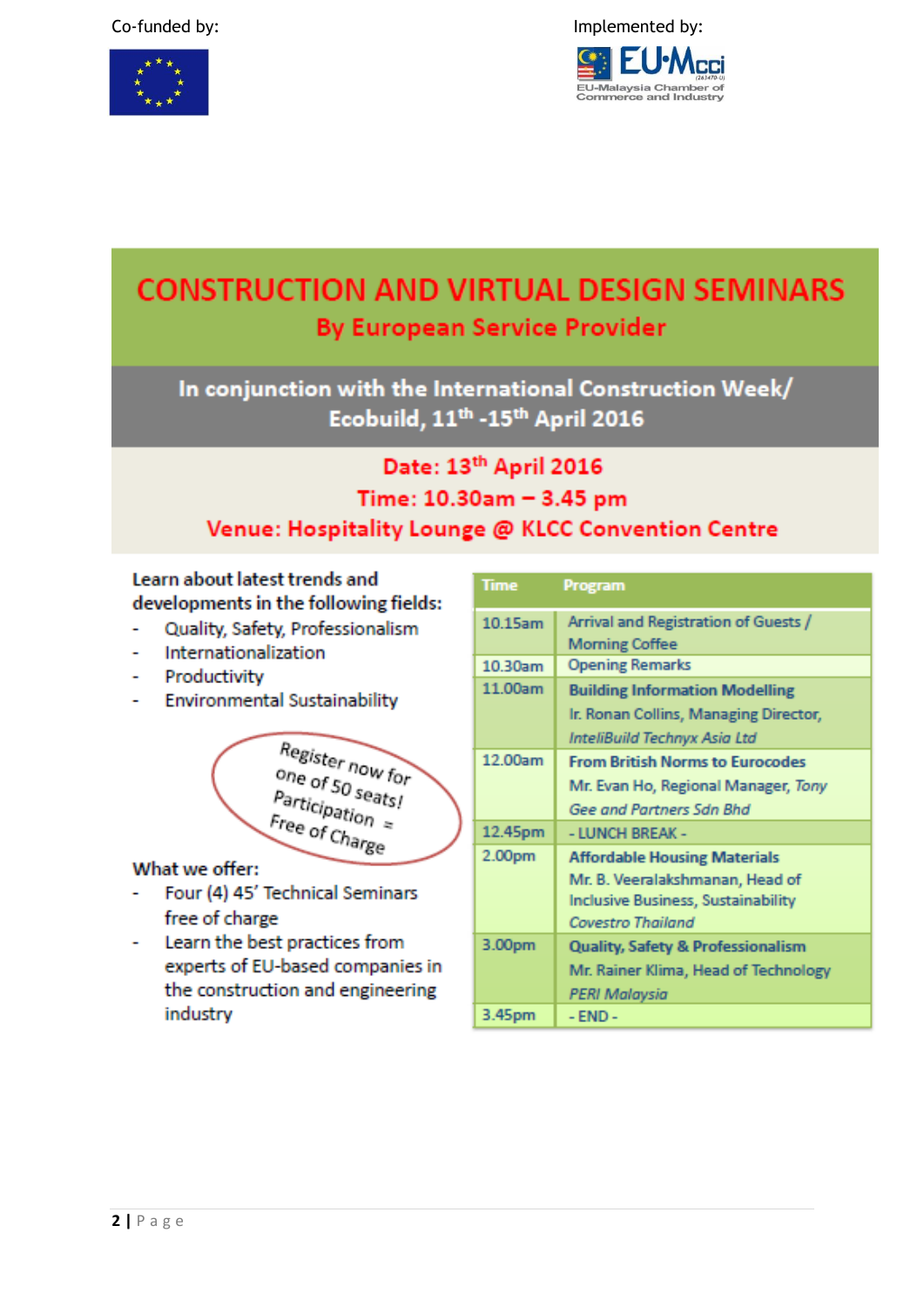

Implemented by:



### **TECHNICAL SEMINARS**

## By European Construction and Design Industry Service Provider

## 13 April, 10.30am - 3.45 pm, **Hospitality Lounge at KLCC Convention Centre**

#### **Register now**

Wednesday, 13th April 2016 Date:

Time: 10.30am - 3.45pm

**Hospitality Lounge** Venue: **KLCC Convention Centre** Kuala Lumpur City Centre 50088 Kuala Lumpur

For further information and registration, please contact: Ms. Katja Schulze Tel: +60 3 9235 1821 Email: katja.schulze@Malaysia.ahk.de

Malaysian German Chamber of Commerce and Industry Suite 47.01, Menara Ambank No. 8 Jalan Yap Kwan Seng 50450 Kuala Lumpur www.Malaysia.ahk.de



The year 2016 marks ICW's 16 years of bringing together construction industry players under one roof to showcase, learn, build partnerships and share innovative ideas on 11-15 April 2016.

This year, the ICW features Ecobuild Southeast Asia 2016 and will run concurrently with Greenbuild Asia, Ecolight Asia, Solar Expo Asia. It will also incorporate the Construction Showcase and the Malaysian International IBS Exhibition (MIIE).

www.icw.my www.ecobuildsea.com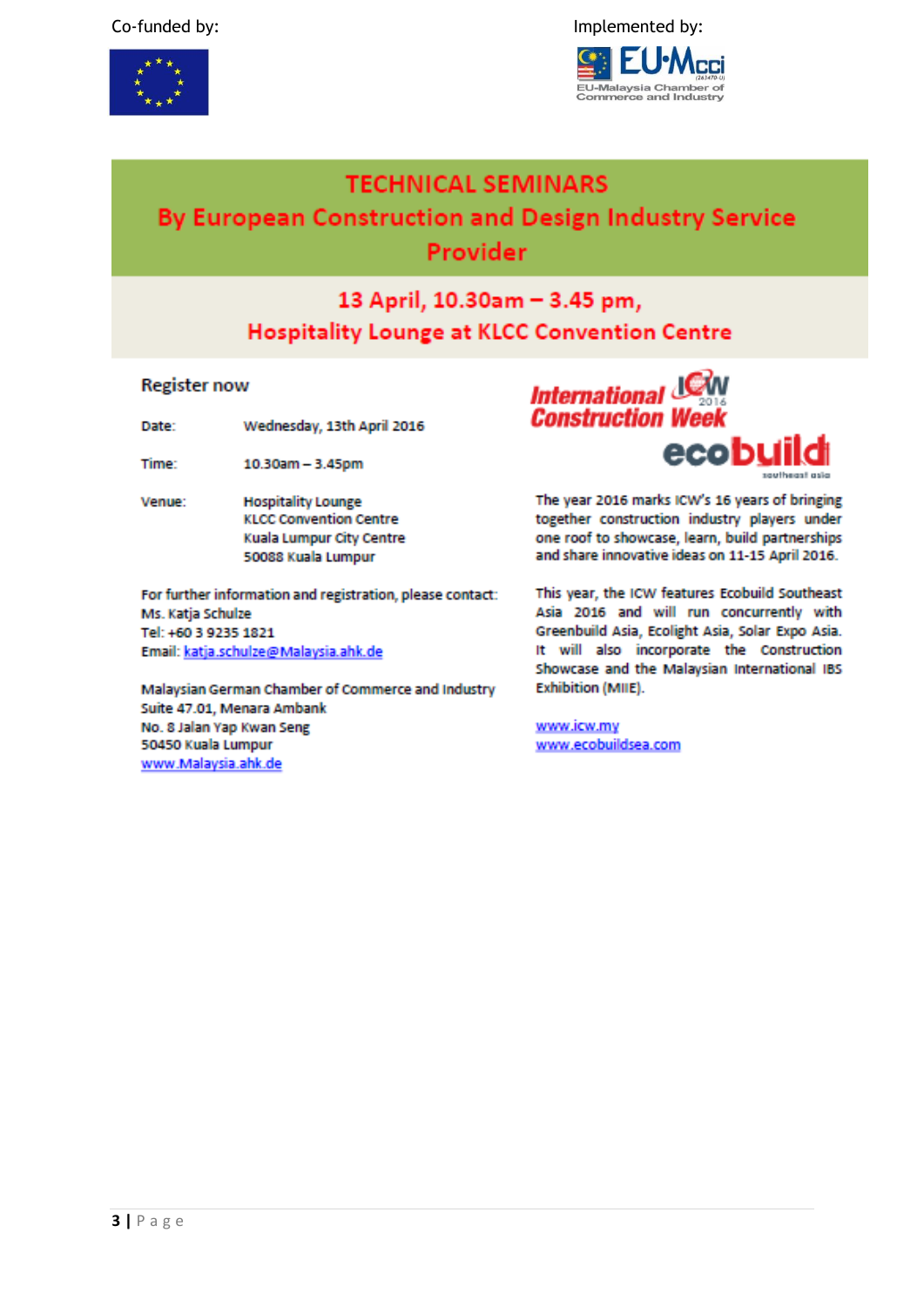



## **Opportunities in Malaysia**

#### *Malaysia is on its way to liberalize the Professional Services Sector*

**Malaysia** is centrally located within the Association of South-East Asian Nations (ASEAN) and consists of two regions separated by the South China Sea — Peninsular Malaysia and East Malaysia. Malaysia is a federation of 13 states and three federal territories. The capital city is Kuala Lumpur. The official language of Malaysia is Bahasa Malaysia, but English as well as Chinese are also widely spoken.

The Malaysian public sector spearheads construction industry development, however, the construction industry is a sector largely driven by a vibrant, private sector, comprising of the development of residential, commercial and industrial construction projects. These include social infrastructure, such as schools, hospitals and stadia, and government initiatives. The number of public-private-partnerships, privatization and commercialization within the social infrastructure sub-sector has been increasing in recent years.

In 2014, the construction sector accounted for a 3.9% share of the overall GDP production of the country and registered a growth of 10.7%. Growth was driven mainly by expansion in the residential sub-sector, retail and industrial projects (non-residential) and the completion of a few large infrastructure and oil and gas projects. In the Budget 2015, the government announced acceleration of public and private investment in the construction sector, wherein seven major infrastructure projects will be implemented in 2015, including express and highways, mass and light rapid transit projects. The Malaysian government and its newly established National Housing Council has spearheaded nationwide schemes ("MyHome") for the low-income group with the objective of providing affordable e homes by subsidizing the building of low cost housing units nationwide.

Traditionally, Malaysia has used the British Standards (BS) System in Engineering and Construction, however, it is expected that the European Norm (EN) Standard System is going to be more widely used in the future. In 2014, the Construction Industry Payment and Adjudication Act 2012 ("CIPAA") came into force in Malaysia, facilitating regular and timely payments in the industry and providing a mechanism for speedy dispute resolution. Furthermore, Malaysia offers a new market for Green Building Products and Services, such as Architectural building materials, energy efficiency and renewable energy.

Most importantly, with its ongoing full Liberalization of the Professional Services Sector and proposed Amendments to the Registration of Engineers and Architects Acts, this will create a more favorable investment and business environment, making it easier for European Engineering businesses or individual Architects to register and practice in Malaysia. This will enable Malaysia to tap the potential of professional services as a key enabler for businesses.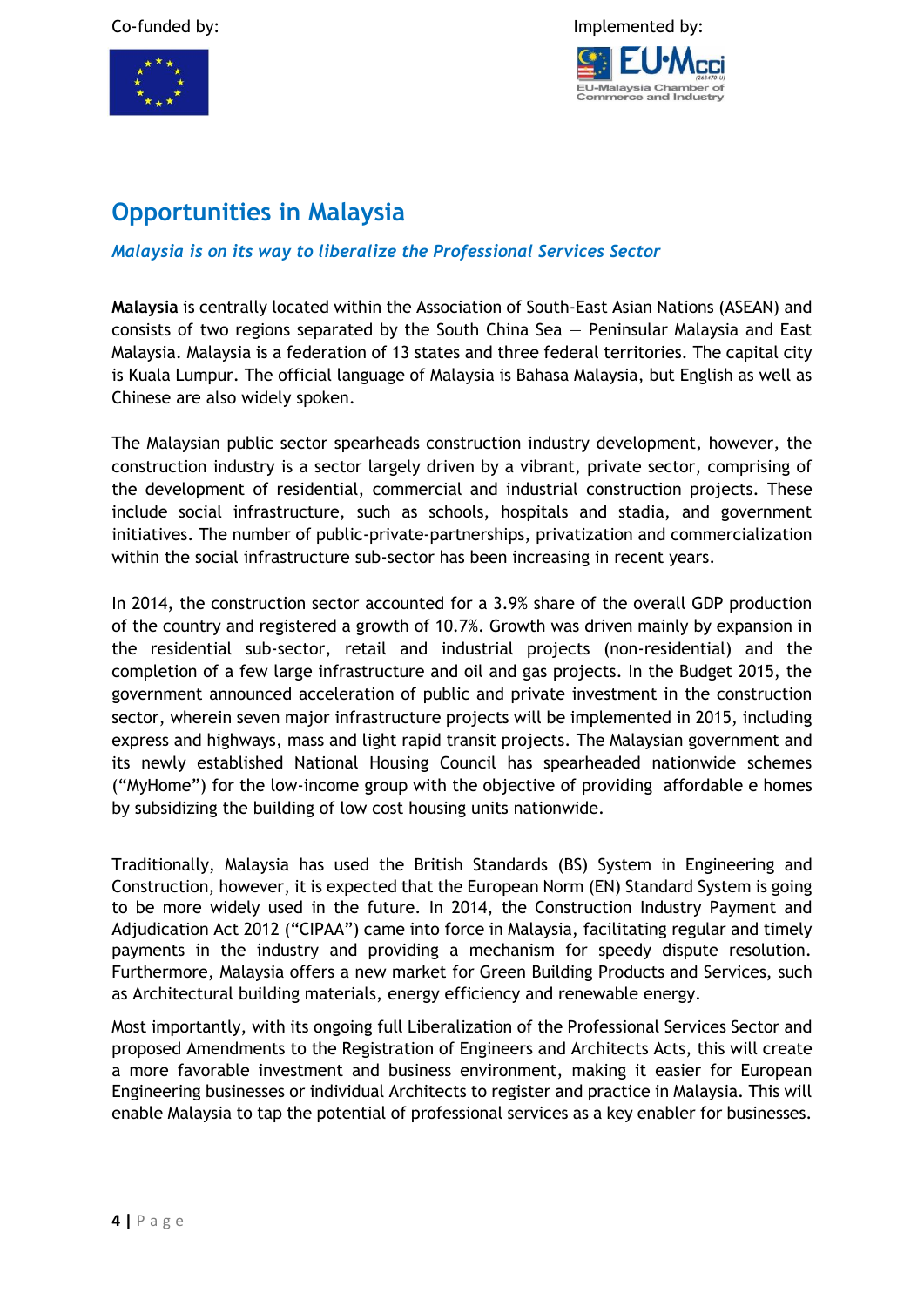

#### **SPONSORSHIP OPTIONS AND BENEFITS**

Support us in the Technical Seminar Series and take advantage of the following benefits:

| <b>SPONSORSHIP BENEFIT</b>                                                                                                                                                                                  | <b>CATEGORY I</b><br><b>RM5,000</b> | <b>CATEGORY II</b><br><b>RM7,500</b> |
|-------------------------------------------------------------------------------------------------------------------------------------------------------------------------------------------------------------|-------------------------------------|--------------------------------------|
| We acknowledge your organization as EUMCCI's Sponsor in<br>the Welcome Remarks by the EUMCCI President.                                                                                                     | X                                   |                                      |
| We present a slide show presentation of your organization<br>throughout the seminar breaks.                                                                                                                 | X                                   | X                                    |
| We distribute and display your preferred promotional<br>material at the event.                                                                                                                              |                                     | X                                    |
| We feature your company logo on all promotional digital<br>invitations, email blasts and web announcements of the<br>Seminar.                                                                               | X                                   | X                                    |
| We acknowledge your organization as a Sponsor in MGCC<br>Perspective Magazine with accompanying photos of the<br>event.                                                                                     |                                     | X                                    |
| Write up of your organization in <b>EUMCCI's quarterly</b><br>magazine REVIEW, acknowledging your organization as a<br>Sponsor (distribution to 2500+ EU consortiums, government,<br>companies in Malaysia) |                                     | X                                    |
| Write up of your organization in the quarterly SEBSEAM-M<br>Newsletter, acknowledging your organization as a Sponsor<br>(digital circulation to 6000+ across ASEAN)                                         |                                     | X                                    |

*There are other options for customizing your sponsorship request. We are happy to accommodate your inquiries.*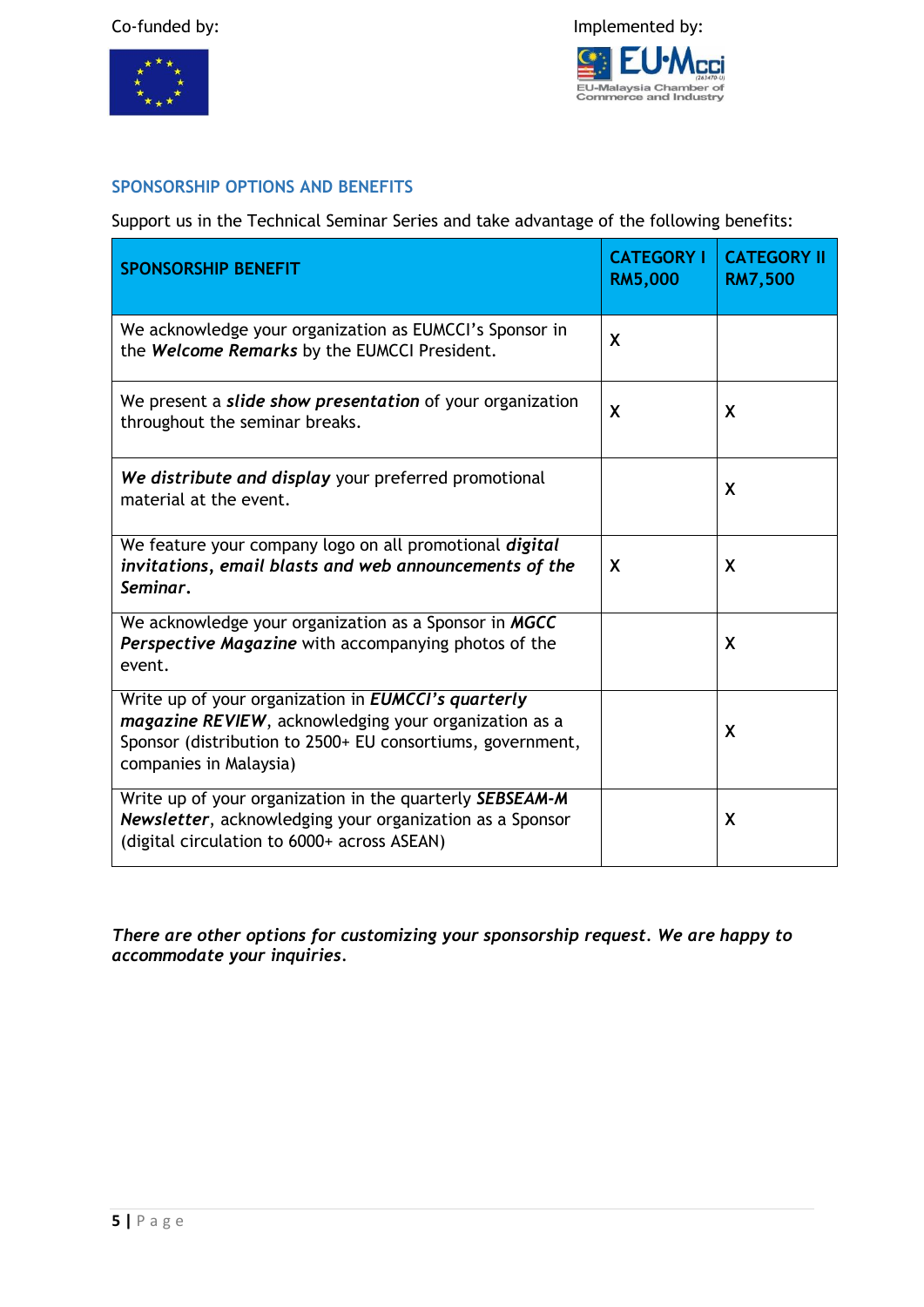#### Co-funded by: Implemented by:





#### **STRATEGIC PARTNERS HELP US PUSH FORWARD THE STATE OF THE SERVICE INDUSTRY IN MALAYSIA**

#### **CHANGE THE GAME AND CONNECT WITH OPINION LEADERS:**

- **ENGAGE IN PROFESSIONAL SERVICE LEADERSHIP** Interact with like-minded peers, learn from best practices and build a network of professional service and high-end technology provider from EU, levering on various subsectors.
- **DEVELOP IMPORT AND EXPORT MARKETS** Get close and personal with European and Malaysian players involved in the Service Industry
- **EXPLORE TRADE, INVESTMENT, COLLABORATION AND TECHNOLOGY TRANSFER OPPORTUNITIES** We are happy to support you in your endeavours to liaise with relevant players.
- **FORGE INTERNATIONAL ALLIANCES AND STRATEGIC PARTNERSHIPS**  Meet potential business partners to raise your game in the Malaysian/ASEAN market.

#### **REACH OUT TO THE PUBLIC**

- **CREATING VISIBILITY**  Company logo on marketing materials and website
- **MEDIA PRESENCE** Public relation and spreading the word through the press